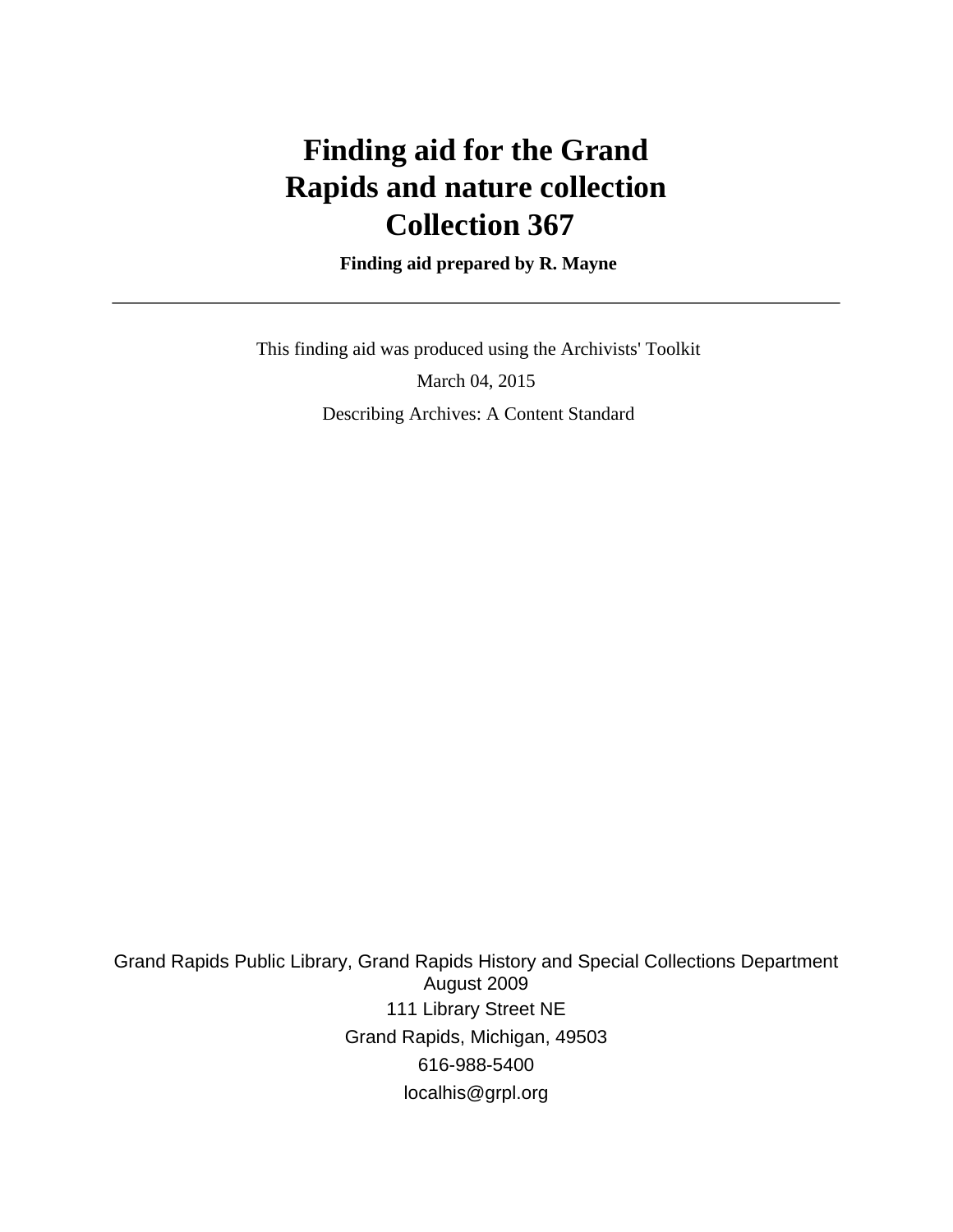## **Table of Contents**

 $\overline{\phantom{a}}$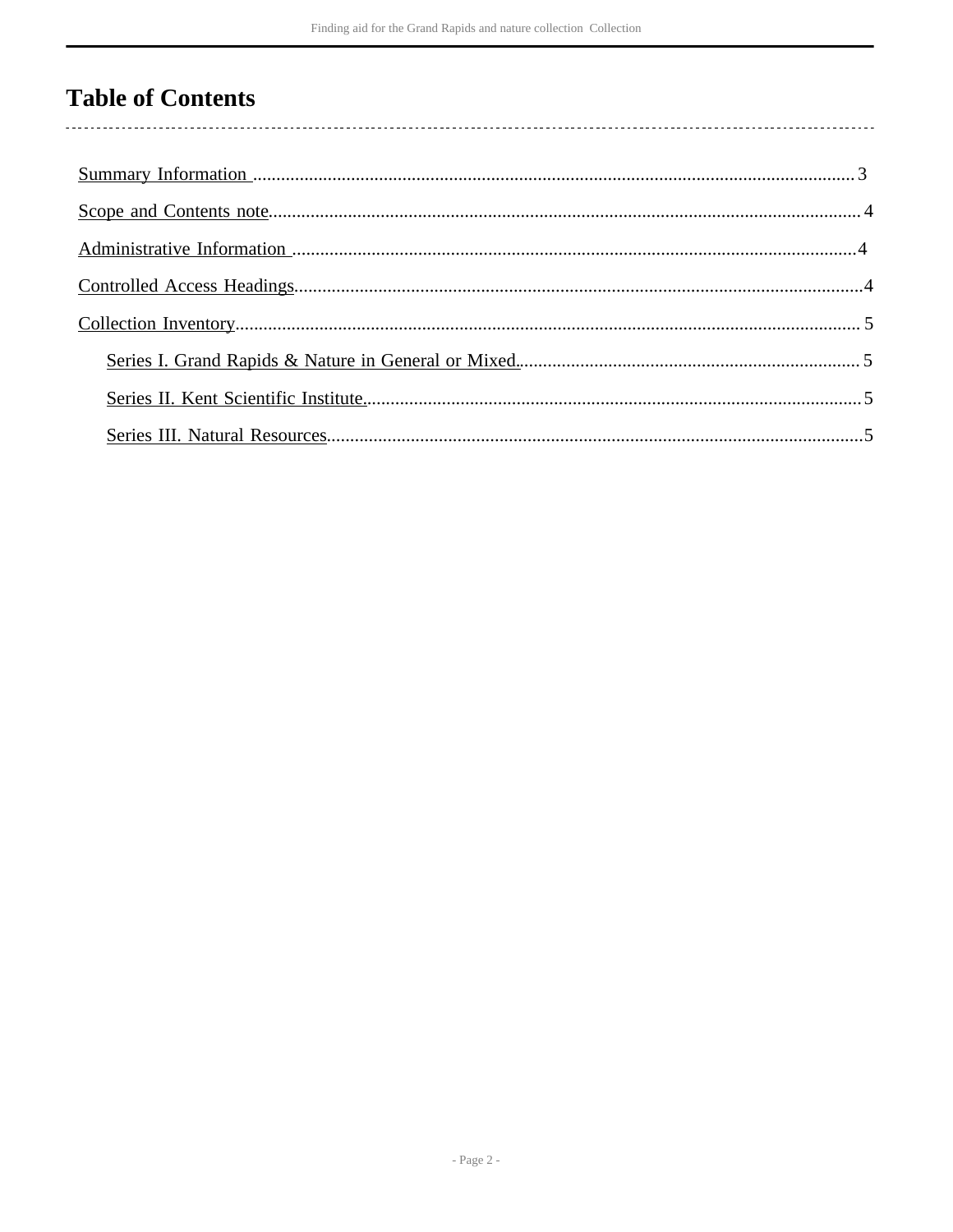## <span id="page-2-0"></span>**Summary Information**

..................................

| <b>Repository</b> | Grand Rapids Public Library, Grand Rapids History and Special<br><b>Collections Department</b>                                                                                                                                                                                                                          |
|-------------------|-------------------------------------------------------------------------------------------------------------------------------------------------------------------------------------------------------------------------------------------------------------------------------------------------------------------------|
| <b>Title</b>      | Grand Rapids and nature collection                                                                                                                                                                                                                                                                                      |
| <b>Date</b>       | no date                                                                                                                                                                                                                                                                                                                 |
| <b>Extent</b>     | 0.21 Linear feet                                                                                                                                                                                                                                                                                                        |
| Language          | English                                                                                                                                                                                                                                                                                                                 |
| <b>Abstract</b>   | The Grand Rapids and Nature Collection is a small devised collection,<br>newly created to bring together small accessions which document the<br>flora and fauna in Grand Rapids, Michigan. Items held in other collections<br>already created, relevant to this topic, may be cross referenced here, as<br>time allows. |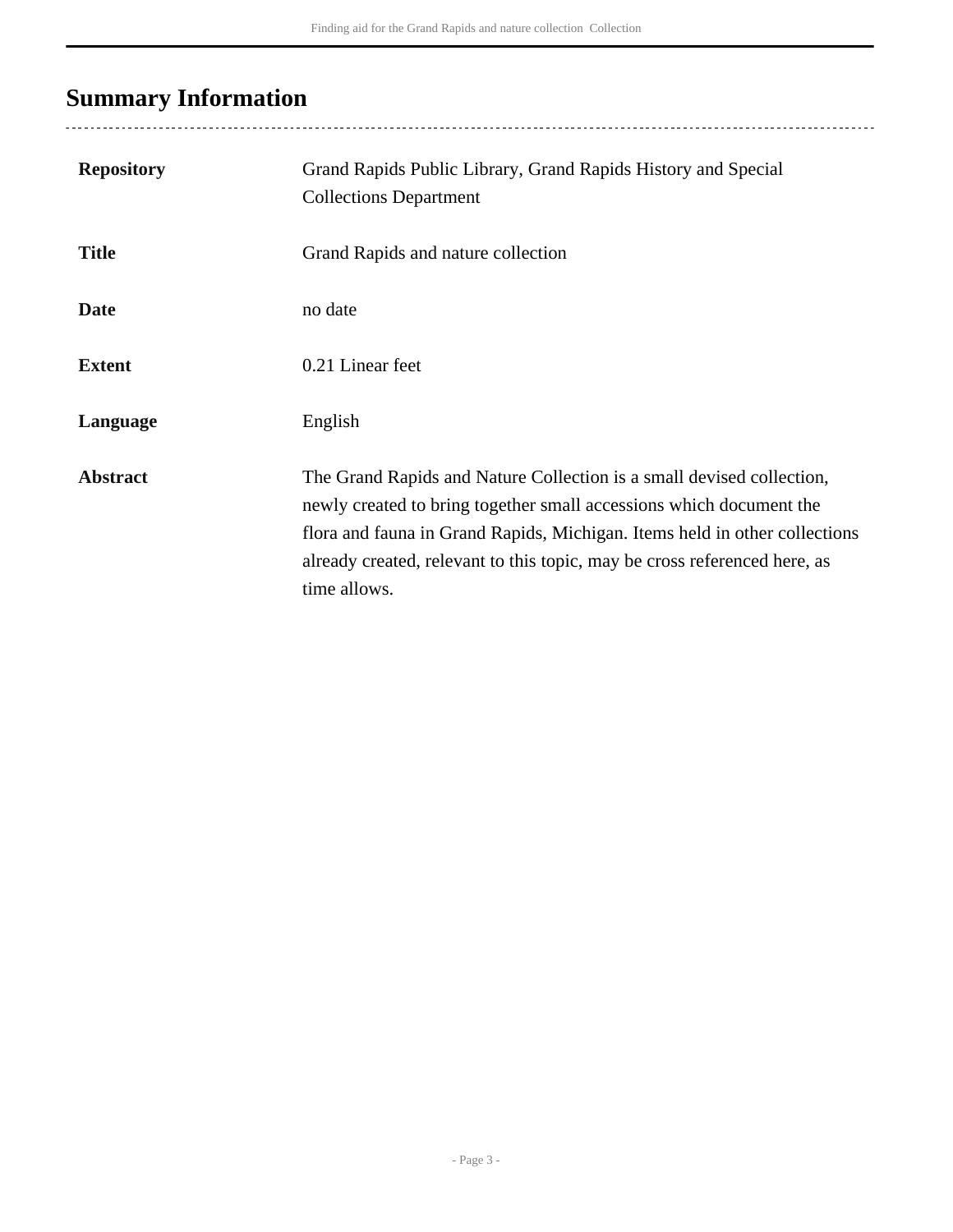#### <span id="page-3-0"></span>**Scope and Contents note**

The scope of this collection is intended to be broad, to encompass a wide range of miscellaneous holdings related to the subject area of trees and plants and their conservation, or bird, insects and animals, as well as the conservation of these living environments. Also included would be the study of minerals, and the fossils which document earlier living creatures trapped in the earth. Greater Grand Rapids and Kent County holdings will be included.

### <span id="page-3-1"></span>**Administrative Information**

#### **Publication Information**

Grand Rapids Public Library, Grand Rapids History and Special Collections Department August 2009

#### **Immediate Source of Acquisition note**

Various and unknown donors and accessions.

### <span id="page-3-2"></span>**Controlled Access Headings**

**Geographic Name(s)**

• Grand Rapids (Mich.) -- History

**Subject(s)**

• Natural resources -- Michigan -- Grand Rapids